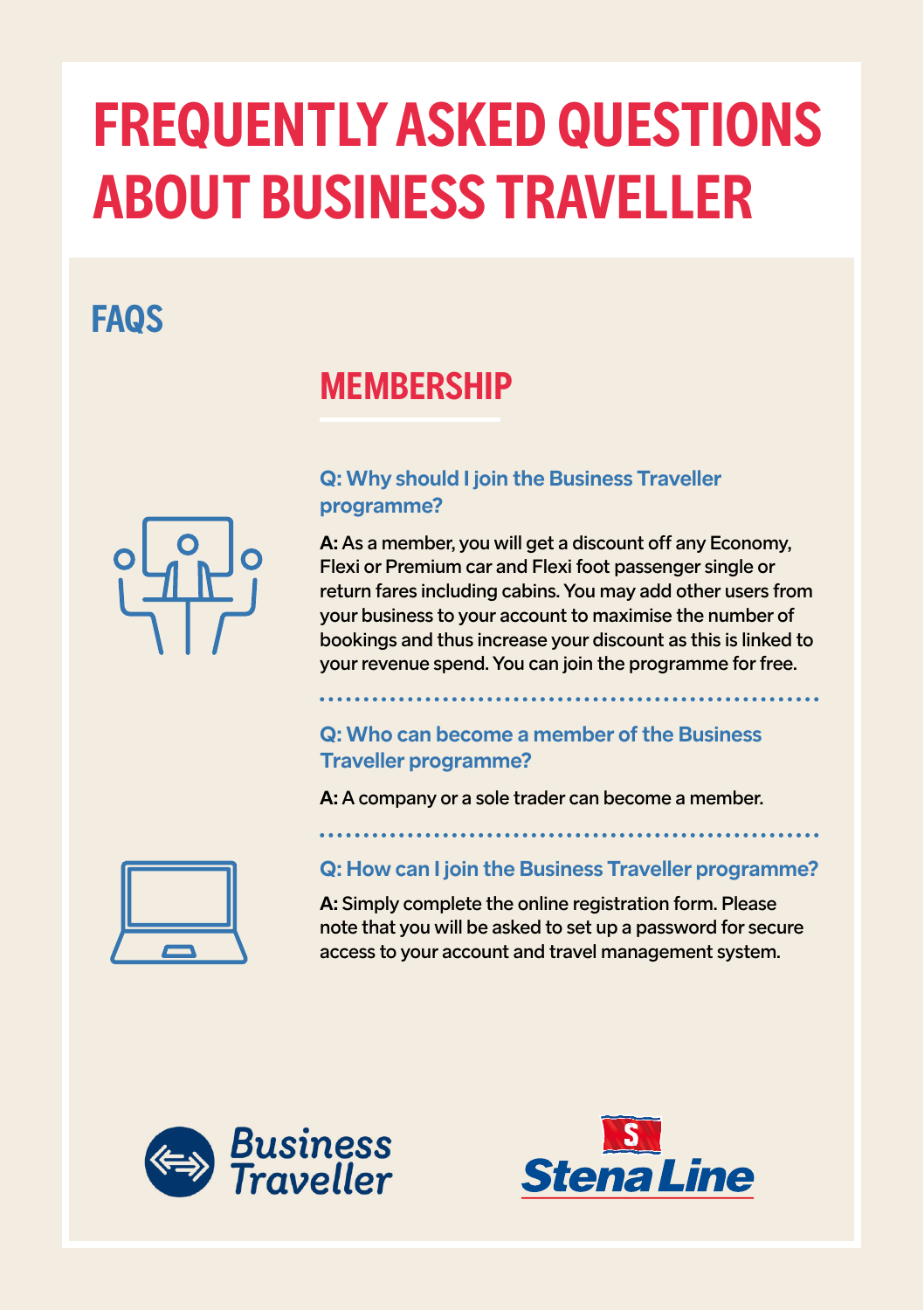#### **Q: Who should complete the application form to join the Business Traveller programme?**

**A:** The person that is going to administer the account, make bookings, nominate other staff members to use the account and / or travel.

### **Q: I do not have an email address or online access, can I still become a member?**



**A:** Business Traveller is an online programme. We will communicate with you by email and online so without it, it is difficult to keep you informed to help you get the most out of the programme. Therefore, you must have a valid email address to be part of the Business Traveller programme.



**Q: How long is Business Traveller membership valid for?**

**A:** Your membership is valid for 12 months from join date and will continue if you maintain the £1,000 minimum spend required for programme membership per year. Failure to do so could result in termination of your membership.

# **Q: How does Cardless membership work?**

**A:** As a member you will receive a Business Traveller account number that will automatically be printed on your boarding card every time you check-in.

#### **Q: I am already a member of Extra, can I join the Business Traveller programme?**

**A:** Certainly, however you will only earn Extra points on anything you buy onboard and Extra points cannot be earned or redeemed against Business Traveller discounts. No points can be transferred over to the Business Traveller programme.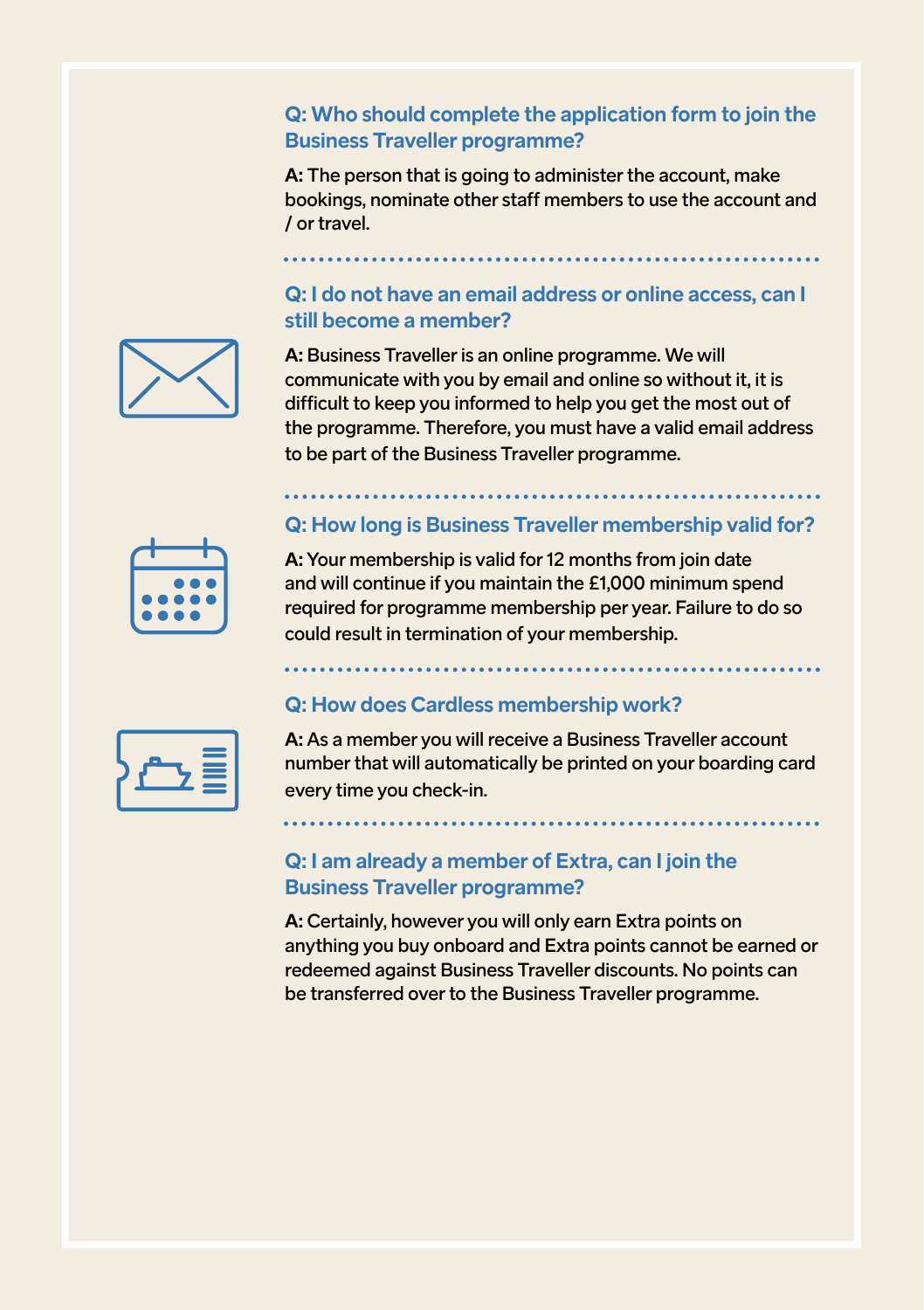# **DISCOUNTS AND BENEFITS**

#### **Q: How do the discounts work?**

**A:** Within 24 hours of joining the programme you will enjoy 10% discount on all future bookings. When you have completed the required revenue spend you will, within 24 hours of the date of travel be automatically upgraded to the next discount level. You will remain at this discount level for 12 months unless you have completed the required revenue spend to move to the next level.

If you have been upgraded and fail to reach the minimum spend for a particular discount level within a 12 month period you will be automatically downgraded to a lower discount level or if you fail to reach the minimum spend level of £1,000 Stena Line may terminate your membership.

#### **Q: How many discount levels are there in the programme?**

**A:** There are 3 levels based on revenue spend.

- Level  $1 10\%$  discount when you become a member and spend £1,000 per year
- Level  $2 12.5\%$  discount when you spend £3,000 or more
- Level 3 15% discount when you spend £6,000 or more



#### **Q: How will I know what discount level I am on?**

**A:** Your discount level can be seen when you make a booking and will also be printed on your boarding card.

#### **Q: Are there restrictions on what fares the discount applies to?**

**A:** The discount applies to Economy, Flexi or Premium car and Flexi foot passenger single or return fares including cabins. It does not apply to any other offers, products or promotions.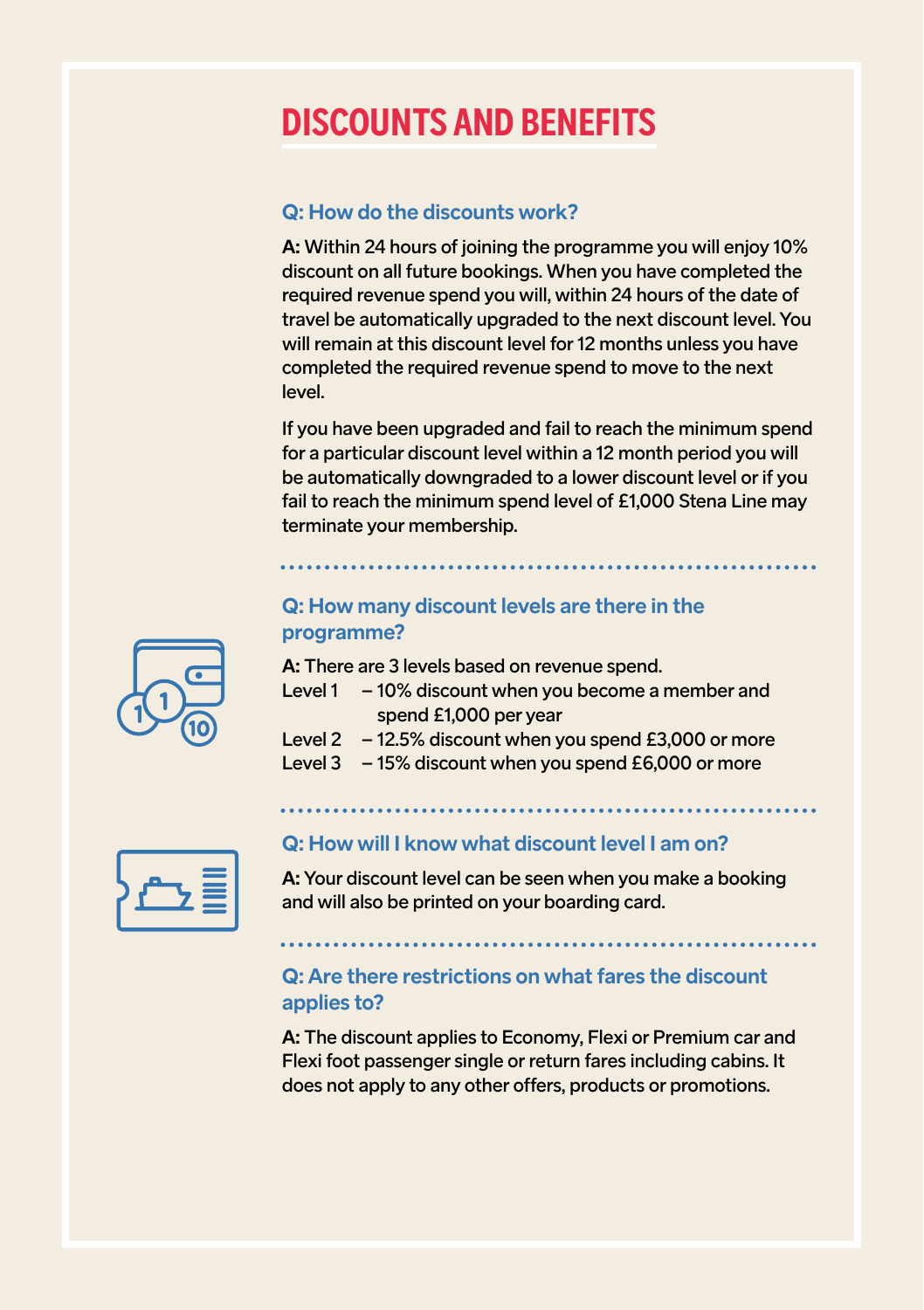

#### **Q: Which vehicles does the discount apply to?**

A: Vehicles up to 6m in length specifically designed for the carriage of passengers and their personal baggage. Car based vans up to 6m long will be charged the same as a car. Vehicles constructed for the carriage of goods and horse or cattle boxes / trailers conveying livestock or goods are excluded from these discounts and are subject to freight rates.

#### **Q: How do I upgrade to the next discount level?**

A: When you have completed the required revenue spend to take you to the next level this will be automatic after travel date. This new level of discount will be available 24 hours after your travel has been completed.

#### **Q: What happens if I do not fulfil the criteria for a particular discount level?**

A: If you fail to reach the minimum spend for a particular discount level within a 12 month period you will be automatically downgraded to a lower discount level or if you fail to reach the minimum spend level of £1,000 Stena Line may at its discretion terminate your membership.



#### **Q: Does the discount apply to cabins?**

A: The discount applies to pre-booked cabins and Superfast suites.



#### **Q: Does the discount apply to pre-booked meals?** A: Pre-booked meals are not included as they have already been discounted.

#### **Q: Does the discount apply to the Stena Plus Lounge?**

A: The discount does not apply to the Stena Plus Lounge however we recommend you book the Premium fare which includes access to the Stena Plus lounge for 2 people as well as express boarding and disembarkation. (Express boarding and disembarkation is not included as part of the Premium product on the Liverpool - Belfast or Harwich - Hook of Holland routes).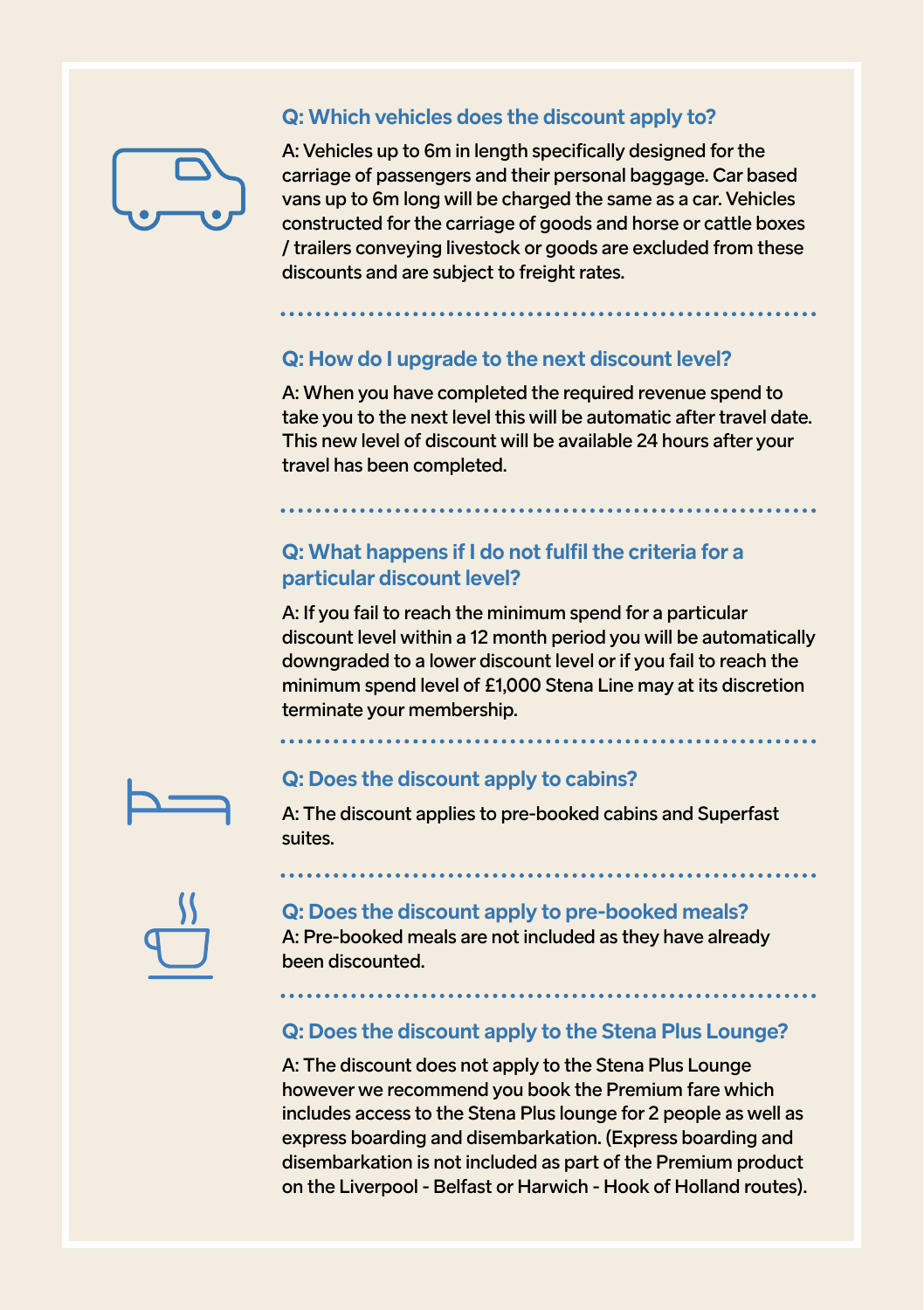#### **Q: If I book a Special offer or different product will this be counted towards my revenue spend?**

A: It will be included towards your revenue spend, however, no discount will apply as it is not an Economy, Flexi or Premium fare.



#### **Q: Does the discount apply to special offers?**

A: The discount does not apply to special offers however your trip will still be counted towards your revenue spend.

#### **Q: Can discount be given retrospectively?**

A: Discount cannot be given retrospectively so always ensure you quote your account number if booking by telephone. For future bookings that were made at a lower level of discount, any price differences can be refunded after travel date.

#### **Q: I have just upgraded to the next level and the discount has not been applied to future bookings?**

A: You need to go into your booking details and make an update/change in order for the new discount level to be activated on an already made booking.

All discounts given are based on the fare before applying any fees and dues.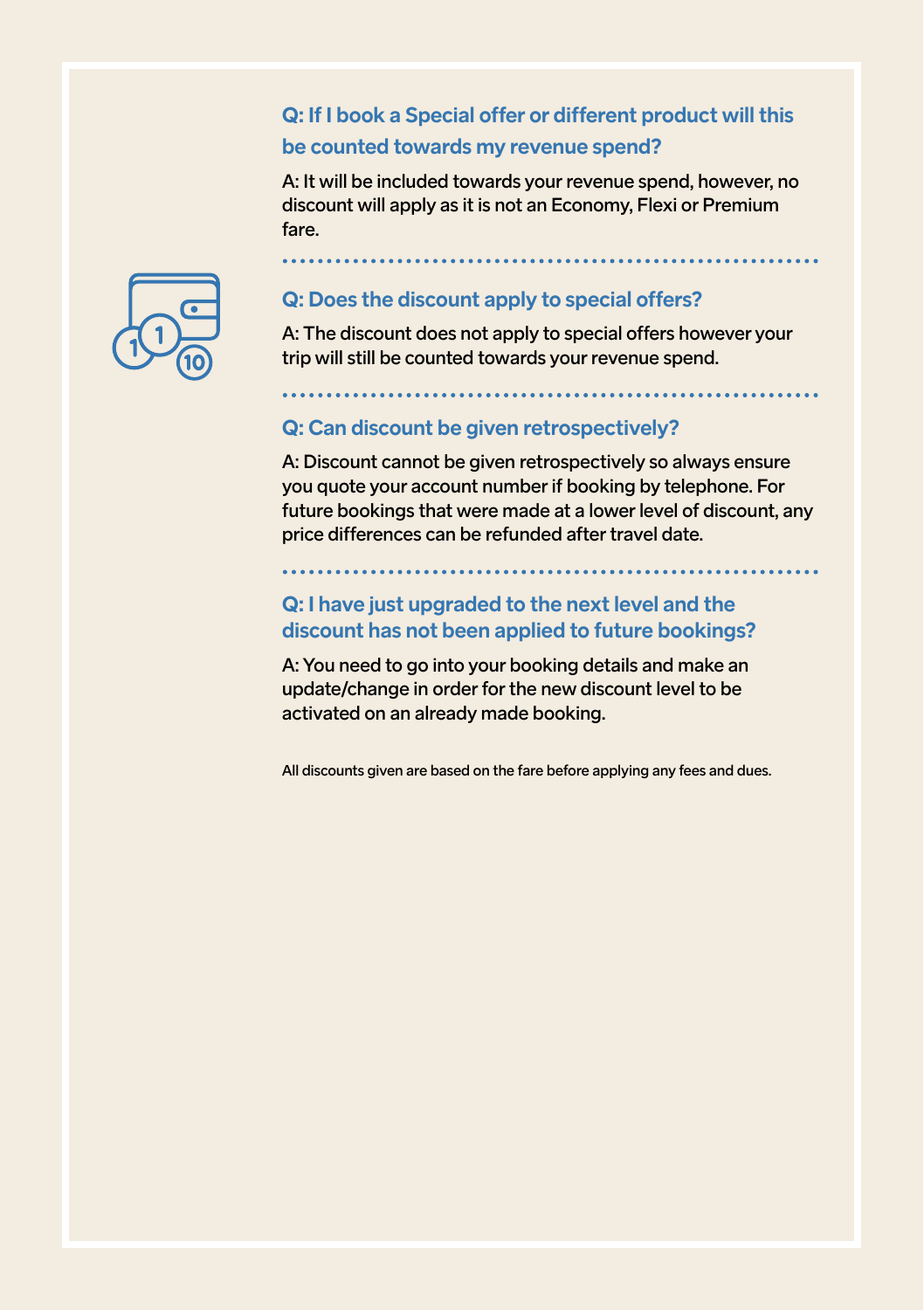# **MAKING BOOKINGS AND NOMINATING USERS**



#### **Q: How do I book?**

A: Via a secure online Business Traveller system which offers an easy to use booking search function where you can retrieve, view, amend and cancel bookings.

#### **Q: Where can I find how many bookings I have made?**

A: You will find the booking history in the bookings tab of your online system.

#### **Q: Does the Business Traveller programme apply to group bookings?**



A: It applies to Economy, Flexi or Premium bookings with up to 9 persons travelling with or without a vehicle.

#### **Q: What is the difference between an Admin User and User?**

A: The Admin User can make bookings, nominate other staff members, update their details, remove users and update company details. A User can make bookings and only update his/her details. Admin Users and Users can also be those persons travelling. There is no limit to the number of Admin Users and Users. Please note that the person that applies for membership will be an Admin User.

#### **Q: How can I nominate others to use my account?**

A: You can add more staff members to your Business account via the Users tab in your online booking system. Please remember to tick the box if you wish to make them an Admin User.